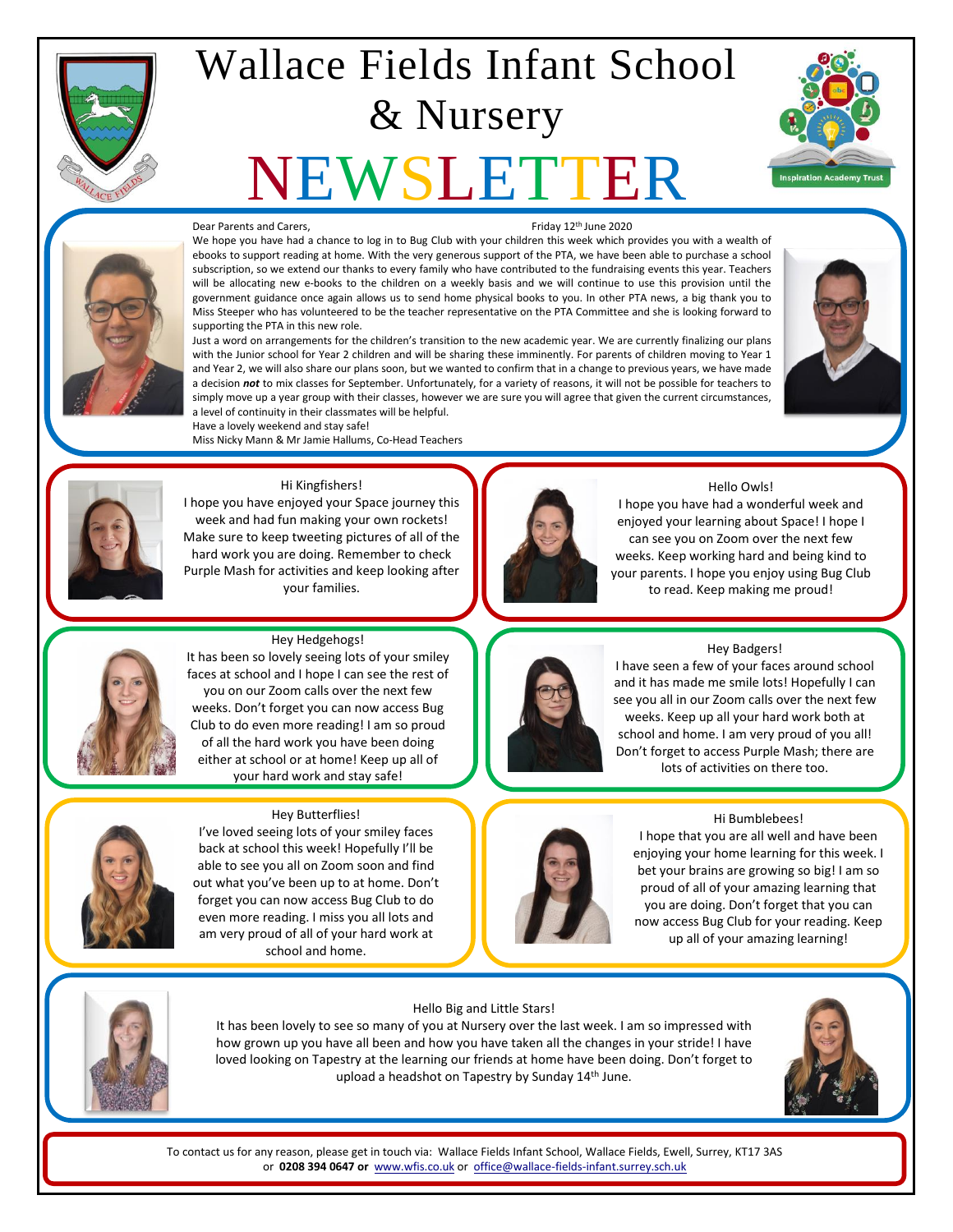## Golden Ticket

Well done to the children who won a golden ticket this week for their efforts and achievements (see below)! Keep up the great work everyone & we look forward to finding out who will be our golden ticket winners next week!



## Owl Class

Well done to Daniel who has been amazing us with his Maths learning over the past few weeks.

Keep it up so your brain grows even bigger!

## Kingfisher Class

Congratulations to Ayesha who has been doing lots of fantastic work on Purple Mash. It's really obvious that she's been working super hard.

Her garden design was so beautiful, well done!



### Badger Class



Well Done to Ella who has been accessing Purple Mash and producing fabulous pieces of work! Here she was challenged to use her five senses to write about the seaside! She remembered how to use capital letters, spaces and full stops on a computer! Keep up all your hard work Ella!

## Hedgehog Class



Well done to Zachary for settling into school so well this week! He learnt the new routines quickly and has been working really hard with his learning. Zachary has created some beautiful art work and also wrote a fantastic postcard to the snails from our storybook! Keep up the hard work.

## Bumblebee Class



Well Done to William for trying so hard with all of your home learning. You made a delicious smoothie and added lots of different fruits and vegetables to your smoothie.

Keep up all of your hard work, I am very proud of you!

## **Butterfly Class**

Well done to Jordan who has been very creative at home and made some brilliant masterpieces! I loved the amazing giraffe and cheetah you made. You carefully thought about which colours to use and made sure your animals filled the whole page. Keep up all of your hard work Jordan!

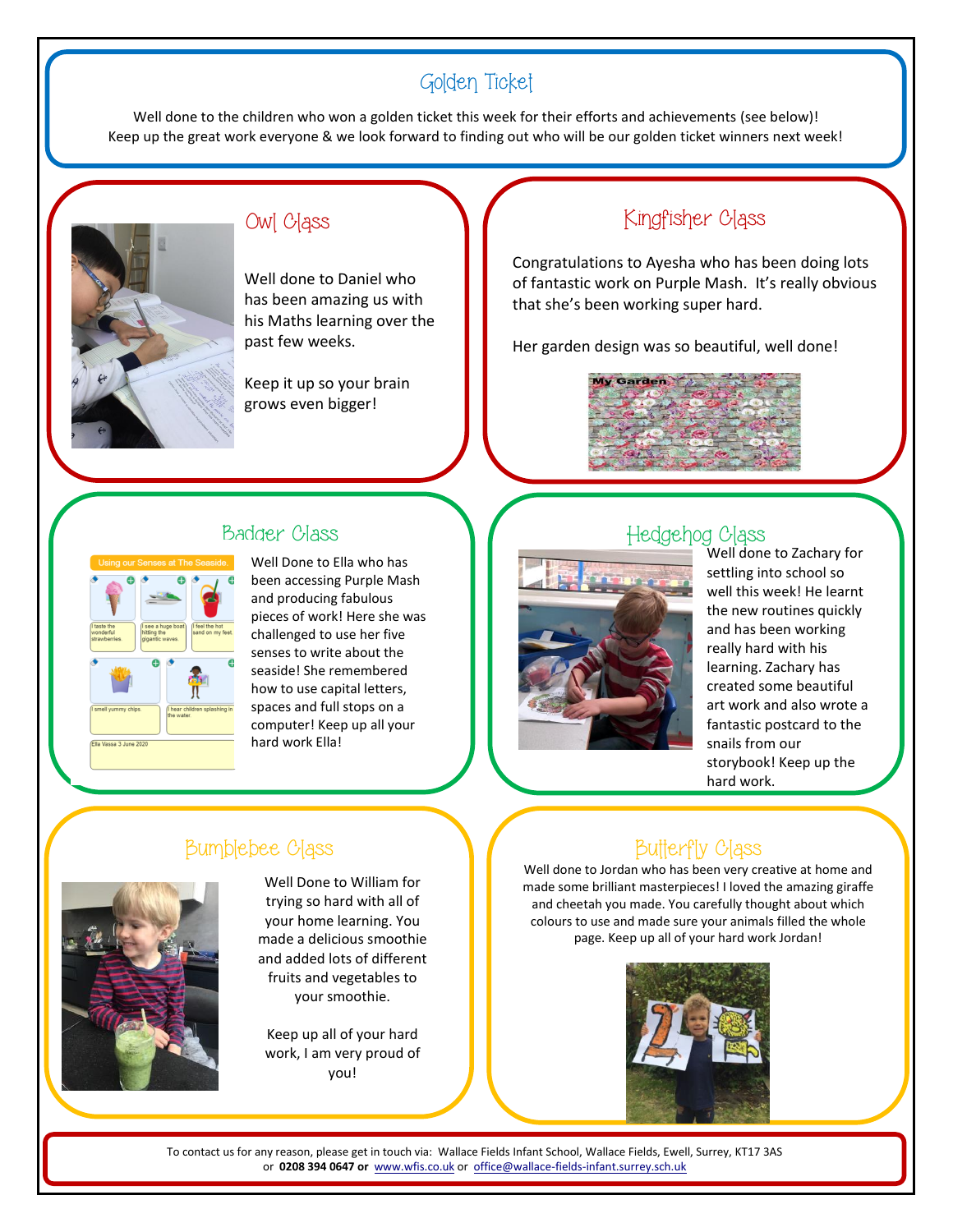

We are delighted to report that lots of children have been making very good use of all the exciting musical resources, activities, songs and listening games on the Charanga Yumu website, including some special videos from Mrs Luck. Particular mention needs to go to the following children who have been very busy on the website:

Kingfisher Class – Katie, Lucy and Charlie

Owl Class – Esther, Jessie and Tilly

Badger Class – Arlo, Oz, Sophie and Sean

Hedgehog Class – Betty, Ciaran, Freddie, Imogen, Naomi, Phoebe and Zachary

Bumblebee Class – Eesa, George C, Nandika and William

Butterfly Class – Jordan, Matteo and Ollie

To access activities on **Charanga Yumu** visit<https://www.surreyartsinteractive.co.uk/site/>and enter your username and password. These details were sent out in email before half term. Please do let your teacher know via their Twitter account or through the school office if you need help with this.

Children in Kingfisher and Owl Class have access to lots of fun resources on Charanga to help them learn to play the recorder. If you don't have a recorder at home and you would like your child to access these resources, you are welcome to come to school to collect your child's named recorder from the trays outside the office.

We'd love to hear how your child is getting on with the musical activities they are doing at home. If you'd like to send us a picture or video of their music making you can do so via the school office or through your class teacher's Twitter account. We can't wait to see what they've been up to!